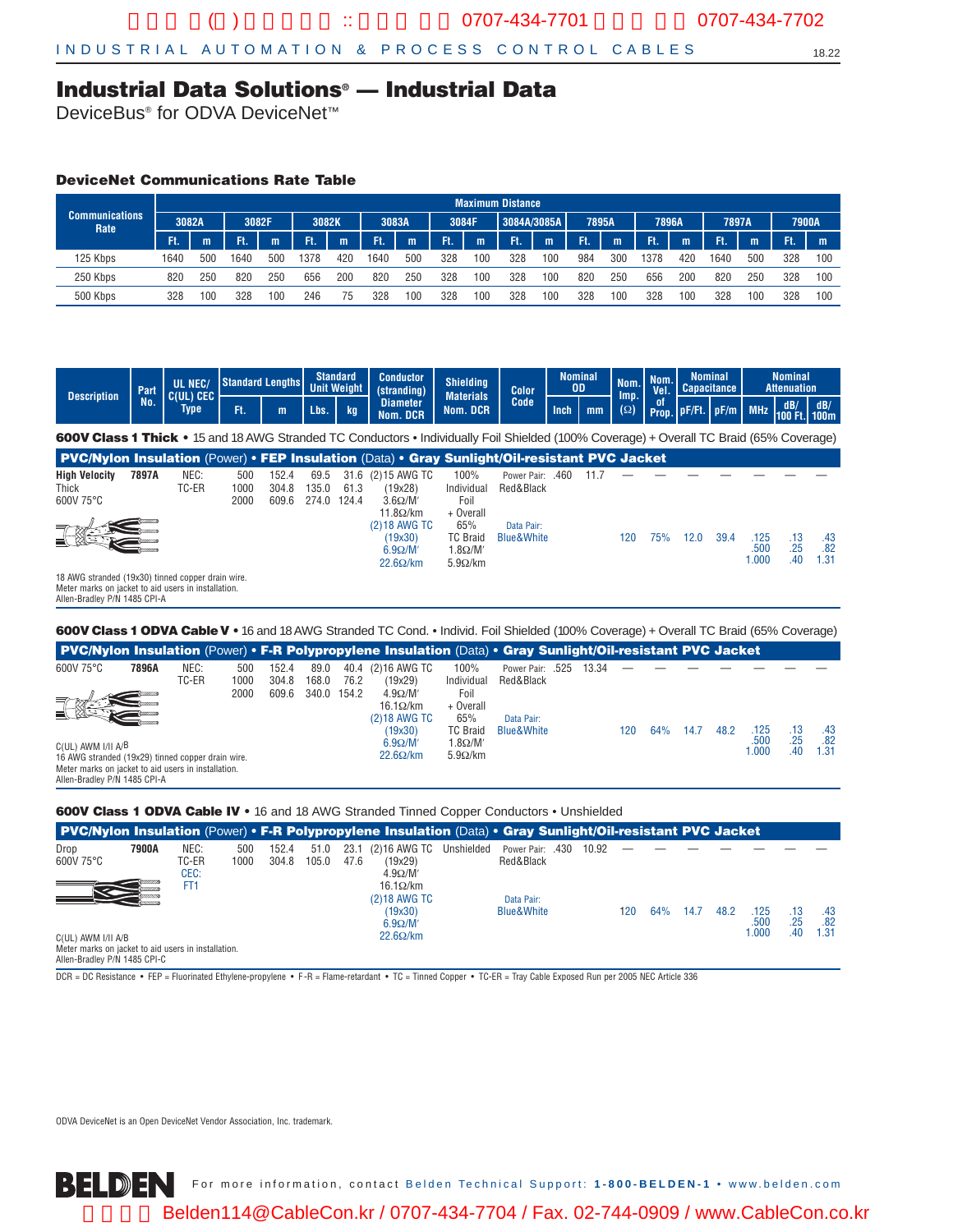## **Industrial Data Solutions® — Industrial Data**

DeviceBus<sup>®</sup> for ODVA DeviceNet<sup>™</sup>

| Part<br><b>Description</b>                                                                                                                                                                                                                 |       | UL NEC/<br>C(UL) CEC                              | <b>Standard Lengths</b>  |                         |                              | <b>Standard</b><br>Unit Weight | <b>Conductor</b><br>(stranding)                                                         | <b>Shielding</b><br><b>Materials</b>                              | Color                                                                      |      | <b>Nominal</b><br>OD | Nom.<br>Imp. | Nom.<br>Vel.        |        | <b>Nominal</b><br><b>Capacitance</b> |                           | <b>Nominal</b><br><b>Attenuation</b> |                           |
|--------------------------------------------------------------------------------------------------------------------------------------------------------------------------------------------------------------------------------------------|-------|---------------------------------------------------|--------------------------|-------------------------|------------------------------|--------------------------------|-----------------------------------------------------------------------------------------|-------------------------------------------------------------------|----------------------------------------------------------------------------|------|----------------------|--------------|---------------------|--------|--------------------------------------|---------------------------|--------------------------------------|---------------------------|
|                                                                                                                                                                                                                                            | No.   | <b>Type</b>                                       | Ft.                      | m                       | Lbs.                         | kg                             | <b>Diameter</b><br>Nom. DCR                                                             | Nom. DCR                                                          | Code                                                                       | Inch | mm                   | $(\Omega)$   | - of<br><b>Prop</b> | pF/Ft. | pF/m                                 | <b>MHz</b>                | dB/<br>100 Ft.                       | dB/<br><b>100m</b>        |
| 300V Class 2 Thick • 15 and 18 AWG Stranded TC Cond. • Individually Foil Shielded (100% Coverage) + Overall TC Braid (65% Coverage)                                                                                                        |       |                                                   |                          |                         |                              |                                |                                                                                         |                                                                   |                                                                            |      |                      |              |                     |        |                                      |                           |                                      |                           |
| PVC Insulation (Power) • FPE Insulation (Data) • Sunlight- and Oil-resistant PVC Jacket (Available in Gray or Red)                                                                                                                         |       |                                                   |                          |                         |                              |                                |                                                                                         |                                                                   |                                                                            |      |                      |              |                     |        |                                      |                           |                                      |                           |
| Thick<br>$75^{\circ}$ C                                                                                                                                                                                                                    | 3082A | NEC:<br>CMG.<br>PLTC-ER<br>CEC:<br><b>CMG FT4</b> | $500+$<br>1000<br>2000 † | 152.4<br>304.8<br>609.6 | 71.0<br>138.0<br>280.0 127.0 | 32.2<br>62.6                   | (2)15 AWG TC<br>(19x28)<br>$3.6\Omega/M'$<br>$11.8\Omega/km$<br>(2)18 AWG TC<br>(19x30) | 100%<br>Individual<br>Foil<br>+ Overall<br>65%<br><b>TC Braid</b> | Power Pair: .480 12.19<br>Red&Black<br>Data Pair:<br><b>Blue&amp;White</b> |      |                      | 120          | 75%                 | 12.0   | 39.4                                 | .125<br>.500              | .13                                  | .43<br>.82                |
| <sup>†</sup> 500 ft. and 2000 ft. put-ups not available in Red.                                                                                                                                                                            |       |                                                   |                          |                         |                              |                                | $6.9 \Omega/M'$<br>$22.6\Omega/km$                                                      | $1.8\Omega/M'$<br>$5.9\Omega/km$                                  |                                                                            |      |                      |              |                     |        |                                      | 1.000                     | .25<br>.36                           | 1.18                      |
| UL AWM 20201 (600V) . C(UL) AWM I/II A<br>18 AWG stranded (19x30) tinned copper drain wire.<br>Meter marks on jacket to aid users in installation. • Allen-Bradley P/N 1485 CPI-A                                                          |       |                                                   |                          |                         |                              |                                |                                                                                         |                                                                   |                                                                            |      |                      |              |                     |        |                                      |                           |                                      |                           |
| <b>High-Flex</b>                                                                                                                                                                                                                           | 3082F | NEC:                                              | $500+$                   | 152.4                   | 72.5                         | 32.9                           | (2)15 AWG TC                                                                            | 100%                                                              | Power Pair: .480                                                           |      | 12.19                |              |                     |        |                                      |                           |                                      |                           |
| Thick<br>$75^{\circ}$ C                                                                                                                                                                                                                    |       | CMG.<br>PLTC-ER                                   | 1000<br>2000 †           | 304.8<br>609.6          | 140.0<br>284.0 128.8         | 63.5                           | (65x33)<br>$3.6\Omega/M'$                                                               | Individual<br>Foil                                                | Red&Black                                                                  |      |                      |              |                     |        |                                      |                           |                                      |                           |
|                                                                                                                                                                                                                                            |       | CEC:<br><b>CMG FT4</b>                            |                          |                         |                              |                                | $11.8\Omega/km$<br>(2)18 AWG TC<br>(65x36)<br>$6.9\Omega/M'$                            | + Overall<br>65%<br><b>TC Braid</b><br>$1.8\Omega/M'$             | Data Pair:<br><b>Blue&amp;White</b>                                        |      |                      | 120          | 75%                 | 12.0   | 39.4                                 | .125<br>.500              | $.13 \n25$                           | $.43$<br>$.82$            |
| <sup>†</sup> 500 ft. and 2000 ft. put-ups not available in Red.                                                                                                                                                                            |       |                                                   |                          |                         |                              |                                | $22.6\Omega/km$                                                                         | $5.9\Omega/km$                                                    |                                                                            |      |                      |              |                     |        |                                      | 1.000                     | .36                                  | 1.18                      |
| UL AWM 20201 (600V) . C(UL) AWM I/II A<br>18 AWG stranded (65x36) tinned copper drain wire.                                                                                                                                                |       |                                                   |                          |                         |                              |                                |                                                                                         |                                                                   |                                                                            |      |                      |              |                     |        |                                      |                           |                                      |                           |
| Meter marks on jacket to aid users in installation. • Allen-Bradley P/N 1485 CPI-A<br><b>PVC Insulation (Power) • FPE Insulation (Data) • Yellow CPE Jacket</b>                                                                            |       |                                                   |                          |                         |                              |                                |                                                                                         |                                                                   |                                                                            |      |                      |              |                     |        |                                      |                           |                                      |                           |
| Thick                                                                                                                                                                                                                                      | 3083A | NEC:                                              | 1000                     | 304.8                   | 137.0                        | 62.1                           | (2)15 AWG TC                                                                            | 100%                                                              | Power Pair: .475                                                           |      | 12.07                |              |                     |        |                                      |                           |                                      |                           |
| $75^{\circ}$ C                                                                                                                                                                                                                             |       | CMG, PLTC<br>CEC:                                 | 2000                     | 609.6                   | 278.0 126.1                  |                                | (19x28)<br>$3.6\Omega/M'$                                                               | Individual<br>Foil                                                | Red&Black                                                                  |      |                      |              |                     |        |                                      |                           |                                      |                           |
|                                                                                                                                                                                                                                            |       | CMG FT4                                           |                          |                         |                              |                                | $11.8\Omega/km$<br>(2)18 AWG TC                                                         | + Overall<br>65%<br><b>TC Braid</b>                               | Data Pair:<br><b>Blue&amp;White</b>                                        |      |                      | 120          | 75%                 | 12.0   |                                      |                           |                                      |                           |
| 18 AWG stranded (19x30) tinned copper drain wire.<br>Meter marks on jacket to aid users in installation. • Allen-Bradley P/N 1485 CPI-A                                                                                                    |       |                                                   |                          |                         |                              |                                | (19x30)<br>$6.9\Omega/M'$<br>$22.6\Omega/km$                                            | $1.8\Omega/M'$<br>$5.9\Omega/km$                                  |                                                                            |      |                      |              |                     |        | 39.4                                 | .125<br>.500<br>1.000     | .13<br>.25<br>.36                    | $\frac{.43}{.82}$<br>1.18 |
|                                                                                                                                                                                                                                            |       |                                                   |                          |                         |                              |                                |                                                                                         |                                                                   |                                                                            |      |                      |              |                     |        |                                      |                           |                                      |                           |
| 300V Class 2 Thin • 22 and 24 AWG Stranded TC Conductors • Individ. Foil Shielded (100% Coverage) + Overall TC Braid (65% Coverage)<br><b>PVC Insulation (Power) • FPE Insulation (Data) • Gray Sunlight- and Oil-resistant PVC Jacket</b> |       |                                                   |                          |                         |                              |                                |                                                                                         |                                                                   |                                                                            |      |                      |              |                     |        |                                      |                           |                                      |                           |
| Thin                                                                                                                                                                                                                                       | 3084A | NEC:                                              | 500                      | 152.4                   | 22.0                         | 10.0                           | (2)22 AWG TC                                                                            | 100%                                                              | Power Pair: .280                                                           |      | 7.11                 |              |                     |        |                                      |                           |                                      |                           |
| $75^{\circ}$ C                                                                                                                                                                                                                             |       | CL2 CMG<br>CEC:<br>CMG FT4                        | $1000+$<br>2000          | 304.8<br>609.6          | 47.0<br>96.0                 | 21.3<br>43.6                   | (19x34)<br>$17.5\Omega/M'$<br>$57.4\Omega/km$                                           | Individual<br>Foil<br>+ Overall                                   | Red&Black                                                                  |      |                      |              |                     |        |                                      |                           |                                      |                           |
|                                                                                                                                                                                                                                            |       |                                                   |                          |                         |                              |                                | (2)24 AWG TC<br>(19x36)                                                                 | 65%<br><b>TC Braid</b>                                            | Data Pair:<br><b>Blue&amp;White</b>                                        |      |                      | 120          | 75%                 | 12.0   | 39.4                                 | $.125^{\circ}$<br>$.500*$ | $.29*$<br>$.50*$                     | .95<br>1.64               |
| <sup>†</sup> 1000 ft. put-up also available in Red.<br>22 AWG stranded (19x34) tinned copper drain wire. • C(UL) AWM I/II A<br>Meter marks on jacket to aid users in installation. • Allen-Bradley P/N 1485 CPI-C                          |       |                                                   |                          |                         |                              |                                | $91.9\Omega/km$                                                                         | $28.0\Omega/M'$<br>$10.5\Omega/km$                                | $3.2\Omega/M'$                                                             |      |                      |              |                     |        |                                      | $1.000*$                  | $.70*$                               | 2.30'                     |
| High-Flex<br>Thin                                                                                                                                                                                                                          | 3084F | NEC:<br>CL2 CMG                                   | 500<br>1000              | 152.4<br>304.8          | 22.0<br>47.0                 | 10.0<br>21.3                   | (2)22 AWG TC<br>(154x44)                                                                | 100%<br>Individual                                                | <b>Power Pair: .275</b><br>Red&Black                                       |      | 6.99                 |              |                     |        |                                      |                           |                                      |                           |
| $75^{\circ}$ C                                                                                                                                                                                                                             |       | CEC:<br>CMG FT4                                   | 2000                     | 609.6                   | 96.0                         | 43.6                           | $17.5\Omega/M'$<br>$57.4\Omega/km$                                                      | Foil<br>+ Overall                                                 |                                                                            |      |                      |              |                     |        |                                      |                           |                                      |                           |
|                                                                                                                                                                                                                                            |       |                                                   |                          |                         |                              |                                | (2) 24 AWG TC<br>(105x44)<br>$28.0\Omega/M'$                                            | 65%<br><b>TC Braid</b><br>$3.2\Omega/M'$                          | Data Pair:<br><b>Blue&amp;White</b>                                        |      |                      | 120          | 75%                 | 12.0   | 39.4                                 | $.125^{\circ}$<br>$.500*$ | $.29*$<br>$.50*$                     | $.95*$<br>1.64            |
| C(UL) AWM I/II A<br>22 AWG stranded (26x36) tinned copper drain wire.<br>Meter marks on jacket to aid users in installation. • Allen-Bradley P/N 1485 CPI-C                                                                                |       |                                                   |                          |                         |                              |                                | $91.9\Omega/km$                                                                         | $10.5\Omega/km$                                                   |                                                                            |      |                      |              |                     |        |                                      | $1.000*$                  |                                      | $.70^*$ 2.30*             |
| PVC Insulation (Power) • FPE Insulation (Data) • Yellow CPE Jacket                                                                                                                                                                         |       |                                                   |                          |                         |                              |                                |                                                                                         |                                                                   |                                                                            |      |                      |              |                     |        |                                      |                           |                                      |                           |
| Thin<br>$75^{\circ}$ C                                                                                                                                                                                                                     | 3085A | NEC:<br>CL2 CMG                                   | 500<br>1000              | 152.4<br>304.8          | 25.0<br>47.0                 | 21.4                           | 11.4 (2) 22 AWG TC<br>(19x34)                                                           | 100%<br>Individual                                                | Power Pair: .280<br>Red&Black                                              |      | 7.11                 |              |                     |        |                                      |                           |                                      |                           |
|                                                                                                                                                                                                                                            |       | CEC:<br><b>CMG FT4</b>                            | 2000                     | 609.6                   | 96.0                         | 43.6                           | $17.5\Omega/M'$<br>$57.4\Omega/km$                                                      | Foil<br>+ Overall                                                 |                                                                            |      |                      |              |                     |        |                                      |                           |                                      |                           |
|                                                                                                                                                                                                                                            |       |                                                   |                          |                         |                              |                                | (2)24 AWG TC<br>(19x36)<br>$28.0\Omega/M'$                                              | 65%<br><b>TC Braid</b><br>$3.2\Omega/M'$                          | Data Pair:<br><b>Blue&amp;White</b>                                        |      |                      | 120          | 75%                 | 12.0   | 39.4                                 | $.125^{\circ}$<br>.500*   | .29*<br>$.50*$                       | .95'<br>1.64'             |
| 22 AWG stranded (19x34) tinned copper drain wire.<br>Meter marks on jacket to aid users in installation. • Allen-Bradley P/N 1485 CPI-C                                                                                                    |       |                                                   |                          |                         |                              |                                | $91.9\Omega/km$                                                                         | $10.5\Omega/km$                                                   |                                                                            |      |                      |              |                     |        |                                      | $1.000*$                  | $.70*$                               | 2.30'                     |
| DCR = DC Resistance • FPE = Foam Polyethylene • PLTC-ER = Power Limited Tray Cable - Exposed Run per 2005 NEC Article 725 • TC = Tinned Copper                                                                                             |       |                                                   |                          |                         |                              |                                |                                                                                         |                                                                   |                                                                            |      |                      |              |                     |        |                                      |                           |                                      |                           |

\*These values are Maximum Attenuation.

ODVA DeviceNet is an Open DeviceNet Vendor Association, Inc. trademark.

For more information, contact Belden Technical Support: **1-800-BELDEN-1** • www.belden.com